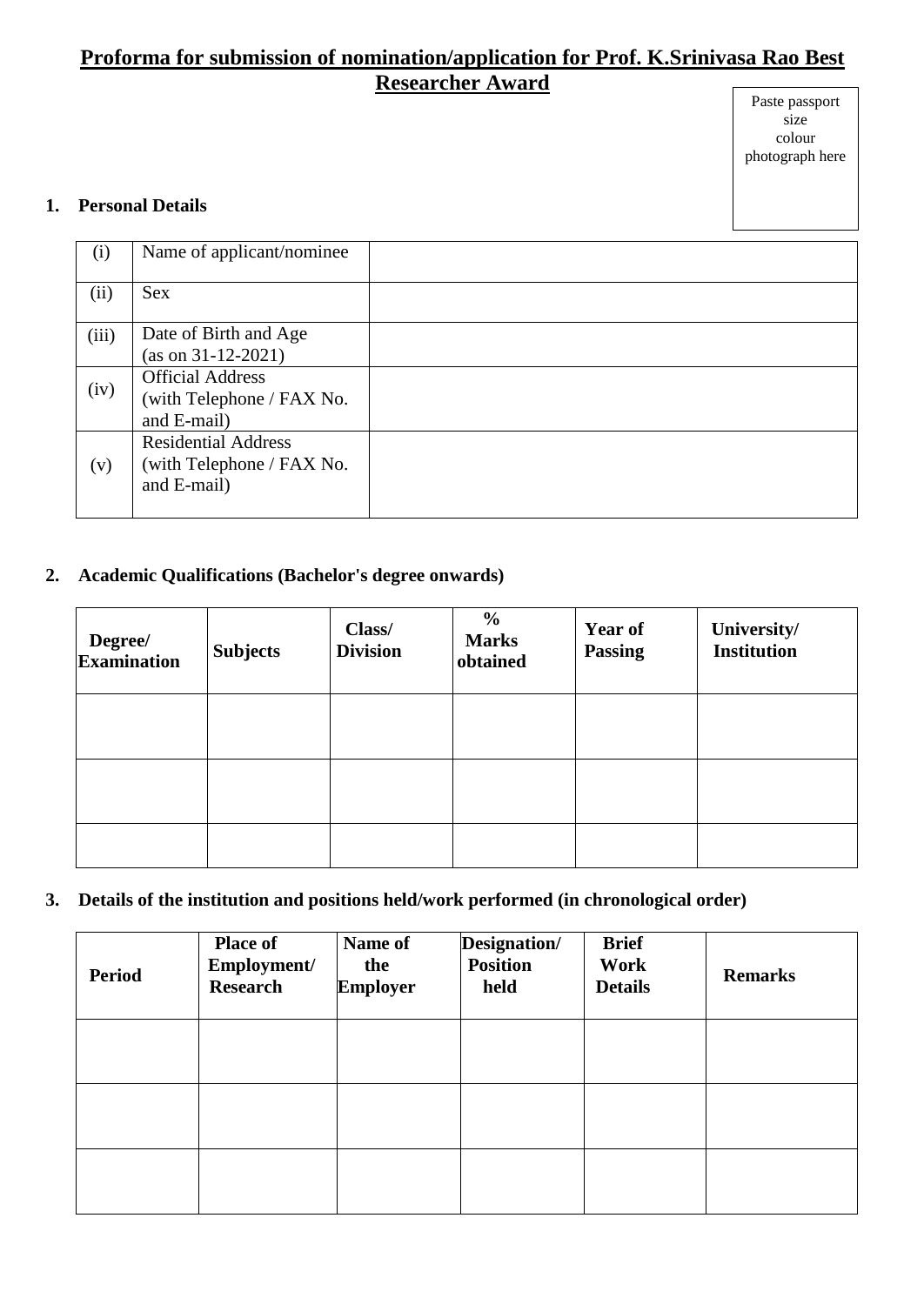**4. Brief description of the nominee/candidate's field of statistical expertise/subject of specialization**

**5. Details of awards and fellowships received, if any**

**6. Describe the candidate/nominee's contributions to Theoretical/Applied Statistics (maximum of two pages)**

## **7. Names of the students guided for Ph.D. degree in Statistics:**

| S. No. | Name of the student | Title of the thesis | Year of award and<br>university/institute name |
|--------|---------------------|---------------------|------------------------------------------------|
|        |                     |                     |                                                |
|        |                     |                     |                                                |
|        |                     |                     |                                                |

**8. List of Ten most significant publications/research papers (Please attach one set of the printout of the publications/research papers)**

| D.  | <b>Publications/Research Paper</b> |
|-----|------------------------------------|
| No. |                                    |